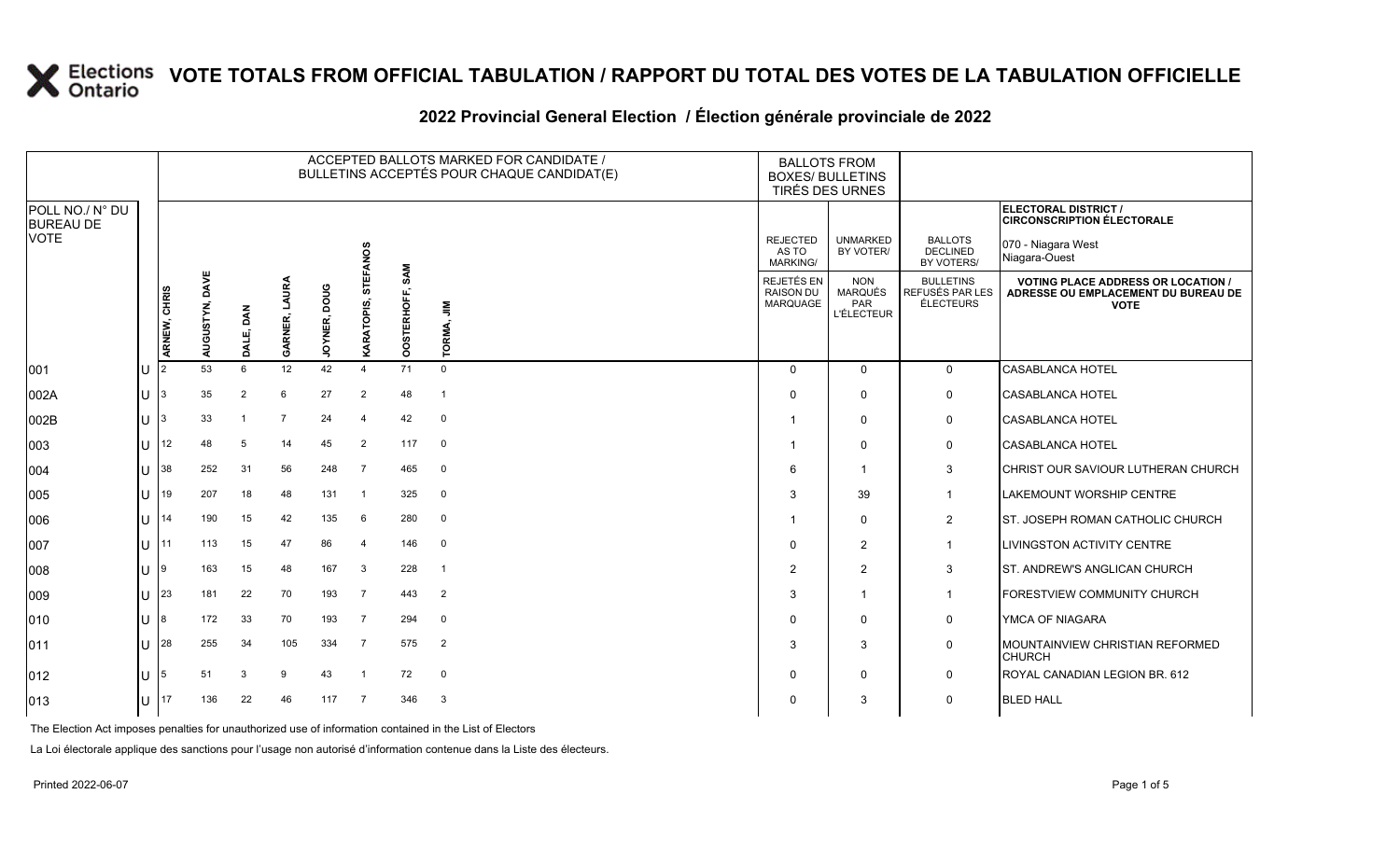|                                                    | ACCEPTED BALLOTS MARKED FOR CANDIDATE /<br>BULLETINS ACCEPTÉS POUR CHAQUE CANDIDAT(E) |                   |              |                         |                        |                 |                     |                  | <b>BALLOTS FROM</b>                               | <b>BOXES/ BULLETINS</b><br><b>TIRÉS DES URNES</b>        |                                                  |                                                                                                  |
|----------------------------------------------------|---------------------------------------------------------------------------------------|-------------------|--------------|-------------------------|------------------------|-----------------|---------------------|------------------|---------------------------------------------------|----------------------------------------------------------|--------------------------------------------------|--------------------------------------------------------------------------------------------------|
| POLL NO./ N° DU<br><b>BUREAU DE</b><br><b>VOTE</b> |                                                                                       |                   |              |                         |                        | <b>STEFANOS</b> |                     |                  | <b>REJECTED</b><br>AS TO<br><b>MARKING/</b>       | <b>UNMARKED</b><br>BY VOTER/                             | <b>BALLOTS</b><br><b>DECLINED</b><br>BY VOTERS/  | ELECTORAL DISTRICT /<br><b>CIRCONSCRIPTION ÉLECTORALE</b><br>070 - Niagara West<br>Niagara-Ouest |
|                                                    | ARNEW, CHRIS                                                                          | DAVE<br>AUGUSTYN, | DAN<br>DALE, | LAURA<br><b>GARNER,</b> | poug<br><b>JOYNER,</b> | ທົ<br>KARATOPI  | OSTERHOFF, SAM<br>ŏ | ≧<br>5<br>TORMA, | REJETÉS EN<br><b>RAISON DU</b><br><b>MARQUAGE</b> | <b>NON</b><br><b>MARQUÉS</b><br>PAR<br><b>L'ÉLECTEUR</b> | <b>BULLETINS</b><br>REFUSÉS PAR LES<br>ÉLECTEURS | <b>VOTING PLACE ADDRESS OR LOCATION /</b><br>ADRESSE OU EMPLACEMENT DU BUREAU DE<br><b>VOTE</b>  |
| 014                                                | 18                                                                                    | 224               | 32           | 70                      | 193                    | 9               | 365                 | 6                | -1                                                | $\overline{4}$                                           | 3                                                | <b>FLEMING CENTRE</b>                                                                            |
| 015                                                | 34                                                                                    | 205               | 30           | 66                      | 151                    | 8               | 386                 | 9                | $\boldsymbol{\Delta}$                             | 3                                                        | 3                                                | LINCOLN SENIOR / COMMUNITY CENTRE                                                                |
| 016                                                | 21                                                                                    | 109               | 12           | 45                      | 56                     | -5              | 263                 | $\mathbf 0$      | $\overline{2}$                                    | $\overline{2}$                                           | $\overline{1}$                                   | PROVIDENCE CHRISTIAN REFORMED<br><b>CHURCH</b>                                                   |
| 017                                                | 19                                                                                    | 92                | 12           | 39                      | 84                     |                 | 264                 | $\overline{0}$   | $\Omega$                                          | $\mathbf 0$                                              | $\overline{2}$                                   | RAMADA JORDAN BEACON HARBOURSIDE                                                                 |
| 018                                                | 29                                                                                    | 179               | 98           | 59                      | 149                    | - 6             | 455                 | $\mathbf{3}$     |                                                   | $\overline{1}$                                           | $\mathbf 0$                                      | <b>VINELAND FREE REFORMED CHURCH</b>                                                             |
| 019                                                | 0                                                                                     | 14                | 5            | 10                      | 17                     | $\mathbf 0$     | 35                  | - 1              | $\Omega$                                          | $\Omega$                                                 | 0                                                | <b>HERITAGE VILLAGE RECREATION CLUB</b>                                                          |
| 020                                                |                                                                                       | 14                | 5            | 5                       | 10 <sup>1</sup>        | $\overline{1}$  | 31                  | $\mathbf 0$      | -1                                                | $\Omega$                                                 | $\mathbf 0$                                      | HERITAGE VILLAGE RECREATION CLUB                                                                 |
| 021                                                |                                                                                       | 33                | 9            | 12                      | 51                     | -1              | 135                 | $\overline{1}$   | $\Omega$                                          | $\mathbf 0$                                              | $\mathbf 0$                                      | <b>CHERRY HILL CLUBHOUSE</b>                                                                     |
| 022                                                | 38                                                                                    | 139               | 49           | 62                      | 113                    | $\overline{2}$  | 424                 | $\overline{0}$   | 3                                                 | $\mathbf 0$                                              | $\overline{1}$                                   | IMMANUEL UNITED REFORMED CHURCH                                                                  |
| 023                                                | 26                                                                                    | 106               | 10           | 35                      | 79                     | $\overline{4}$  | 272                 | $\overline{1}$   | $\Omega$                                          | $\overline{1}$                                           | $\mathbf 0$                                      | WOODLAND PUBLIC SCHOOL                                                                           |
| 024                                                | 42                                                                                    | 155               | 101          | 55                      | 159                    | $\overline{7}$  | 560                 | $\overline{7}$   | -1                                                | 5                                                        | $\mathbf 0$                                      | WEST NIAGARA AGRICULTURAL SOCIETY                                                                |
| 025                                                | 33                                                                                    | 277               | 64           | 98                      | 224                    | 13              | 500                 | $\overline{4}$   | $\Omega$                                          | $\Omega$                                                 | $\mathbf 0$                                      | ST. HELEN ROMAN CATHOLIC CHURCH                                                                  |
| 026                                                | 11                                                                                    | 91                | 81           | 36                      | 141                    | 3               | 288                 | $\overline{0}$   | 0                                                 | 2                                                        | $\mathbf 0$                                      | CANADIAN REFORMED CHURCH OF<br><b>SMITHVILLE</b>                                                 |

### **2022 Provincial General Election / Élection générale provinciale de 2022**

The Election Act imposes penalties for unauthorized use of information contained in the List of Electors

La Loi électorale applique des sanctions pour l'usage non autorisé d'information contenue dans la Liste des électeurs.

CANADIAN REFORMED CHURCH OF<br>SMITHVILLE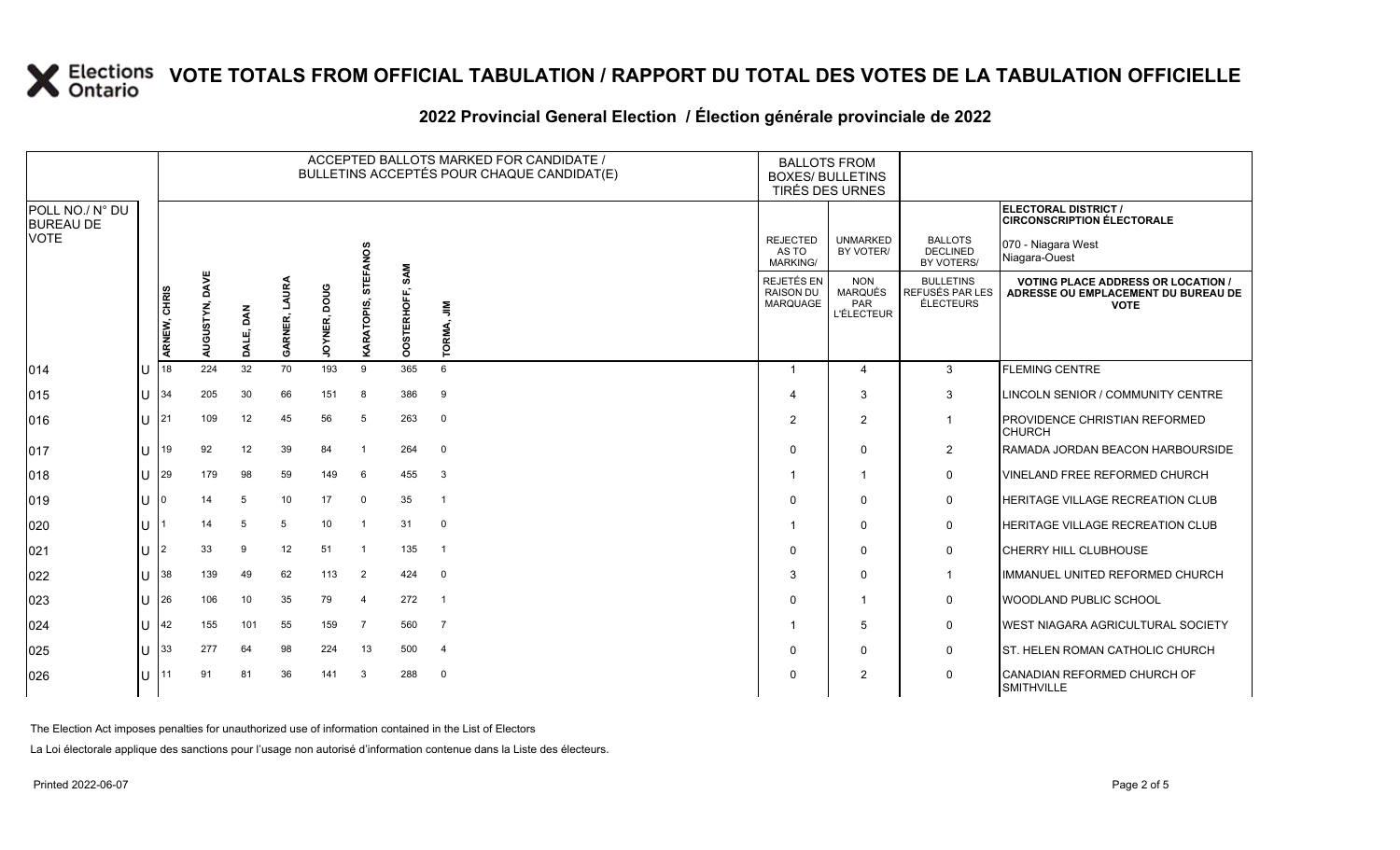### **2022 Provincial General Election / Élection générale provinciale de 2022**

|                                     |              |              |                   |           |                         |                              |                   |                    | ACCEPTED BALLOTS MARKED FOR CANDIDATE /<br>BULLETINS ACCEPTÉS POUR CHAQUE CANDIDAT(E) | <b>BALLOTS FROM</b><br><b>BOXES/ BULLETINS</b><br>TIRÉS DES URNES |                                                   |                                                  |                                                                                                 |  |
|-------------------------------------|--------------|--------------|-------------------|-----------|-------------------------|------------------------------|-------------------|--------------------|---------------------------------------------------------------------------------------|-------------------------------------------------------------------|---------------------------------------------------|--------------------------------------------------|-------------------------------------------------------------------------------------------------|--|
| POLL NO./ N° DU<br><b>BUREAU DE</b> |              |              |                   |           |                         |                              |                   |                    |                                                                                       |                                                                   |                                                   |                                                  | ELECTORAL DISTRICT /<br><b>CIRCONSCRIPTION ÉLECTORALE</b>                                       |  |
| <b>VOTE</b>                         |              |              |                   |           |                         |                              | <b>STEFANOS</b>   |                    |                                                                                       | <b>REJECTED</b><br>AS TO<br>MARKING/                              | <b>UNMARKED</b><br>BY VOTER/                      | <b>BALLOTS</b><br><b>DECLINED</b><br>BY VOTERS/  | 070 - Niagara West<br>Niagara-Ouest                                                             |  |
|                                     |              | ARNEW, CHRIS | DAVE<br>AUGUSTYN, | DALE, DAN | LAURA<br><b>GARNER,</b> | <b>DOO</b><br><b>JOYNER,</b> | <b>KARATOPIS,</b> | SAM<br>OOSTERHOFF, | $\frac{8}{7}$<br>TORMA,                                                               | <b>REJETÉS EN</b><br><b>RAISON DU</b><br>MARQUAGE                 | <b>NON</b><br>MARQUÉS<br>PAR<br><b>L'ÉLECTEUR</b> | <b>BULLETINS</b><br>REFUSÉS PAR LES<br>ÉLECTEURS | <b>VOTING PLACE ADDRESS OR LOCATION /</b><br>ADRESSE OU EMPLACEMENT DU BUREAU DE<br><b>VOTE</b> |  |
| 027                                 |              | 16           | 78                | 102       | 36                      | 73                           | 2                 | 302                | $\mathbf 0$                                                                           | - 1                                                               | $\mathbf{1}$                                      | $\mathbf{0}$                                     | WEST LINCOLN COMMUNITY CENTRE                                                                   |  |
| 028                                 | U            | 25           | 54                | 61        | 21                      | 54                           | $\Omega$          | 223                | $\mathbf 0$                                                                           |                                                                   | $\Omega$                                          | $\mathbf 0$                                      | TINTERN CHURCH OF CHRIST                                                                        |  |
| 029                                 | U            | 39           | 167               | 79        | 50                      | 112                          | 2                 | 407                | $\overline{1}$                                                                        | -1                                                                | $\Omega$                                          | $\mathbf{1}$                                     | PELHAM FIRE DEPARTMENT STATION 3                                                                |  |
| 030                                 | ΠT           | 19           | 138               | 124       | 50                      | 201                          | 8                 | 426                | 2                                                                                     | 4                                                                 | 3                                                 | 4                                                | SMITHVILLE CHRISTIAN HIGH SCHOOL                                                                |  |
| 031                                 | U            | 38           | 157               | 143       | 72                      | 93                           | 6                 | 531                | 3                                                                                     | $\Omega$                                                          | $\Omega$                                          | $\overline{2}$                                   | <b>CAISTOR COMMUNITY CENTRE</b>                                                                 |  |
| 032                                 | U            | 5            | 19                | 57        | $\overline{7}$          | 8                            | 6                 | 70                 | $\overline{4}$                                                                        |                                                                   | $\Omega$                                          | $\mathbf 0$                                      | <b>IWELLANDPORT COMMUNITY CENTRE</b>                                                            |  |
| 033                                 | ΠT           | 2            | 13                | 62        | 4                       | 12                           | $\Omega$          | 96                 | $\mathbf 0$                                                                           | -1                                                                | $\Omega$                                          | $\mathbf 0$                                      | <b>WELLANDPORT COMMUNITY CENTRE</b>                                                             |  |
| 034                                 | $\mathbf{U}$ | 21           | 74                | 86        | 34                      | 37                           | $\overline{2}$    | 303                | $\overline{1}$                                                                        | $\Omega$                                                          | $\Omega$                                          | 0                                                | ZION FREE REFORMED CHURCH                                                                       |  |
| 035                                 | U            | 17           | 191               | 42        | 41                      | 112                          | $\overline{1}$    | 324                | $\overline{1}$                                                                        |                                                                   | 4                                                 | $\mathbf 0$                                      | ST. ANN C.E.S.                                                                                  |  |
| 036                                 | ΠT           | 24           | 116               | 19        | 34                      | 74                           | $\overline{1}$    | 245                | $\mathbf 0$                                                                           | -1                                                                | $\Omega$                                          | $\overline{2}$                                   | <b>OLD PELHAM TOWN HALL</b>                                                                     |  |
| 037                                 | U            | 10           | 168               | 9         | 41                      | 142                          | $\overline{4}$    | 265                | $\overline{1}$                                                                        | $\overline{4}$                                                    | -1                                                | 0                                                | MERIDIAN COMMUNITY CENTRE                                                                       |  |
| 038                                 | U            | 13           | 178               | 20        | 46                      | 118                          | 8                 | 198                | $\overline{1}$                                                                        | $\overline{2}$                                                    | 2                                                 | 0                                                | ROYAL CANADIAN LEGION BR. 613                                                                   |  |
| 039                                 | U            | 21           | 298               | 20        | 58                      | 169                          | -5                | 322                | 2                                                                                     | $\overline{2}$                                                    | -1                                                | $\mathbf{1}$                                     | KIRK-ON-THE-HILL PRESBYTERIAN CHURCH                                                            |  |
| 040                                 | $\cup$       | 19           | 247               | 20        | 30                      | 159                          | $\overline{7}$    | 245                | $\overline{4}$                                                                        | $\overline{2}$                                                    |                                                   | 3                                                | <b>PELHAM EVANGELICAL FRIENDS CHURCH</b>                                                        |  |

The Election Act imposes penalties for unauthorized use of information contained in the List of Electors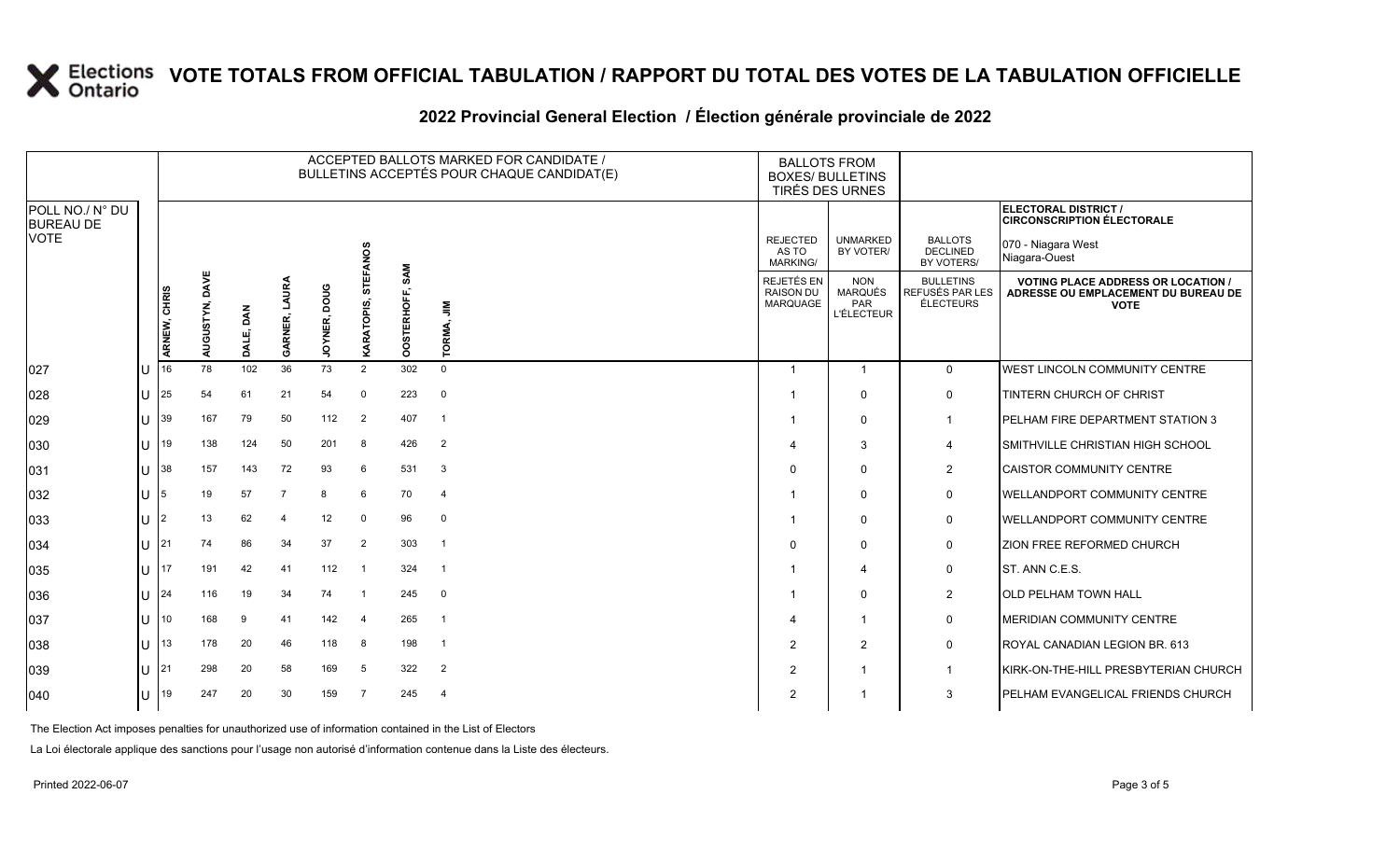### **2022 Provincial General Election / Élection générale provinciale de 2022**

|                                     |     |                |                   |                |                         |                        |                 |                    | ACCEPTED BALLOTS MARKED FOR CANDIDATE /<br>BULLETINS ACCEPTÉS POUR CHAQUE CANDIDAT(E) | <b>BALLOTS FROM</b><br><b>BOXES/ BULLETINS</b><br>TIRÉS DES URNES |                                                                 |                                                         |                                                                                                 |
|-------------------------------------|-----|----------------|-------------------|----------------|-------------------------|------------------------|-----------------|--------------------|---------------------------------------------------------------------------------------|-------------------------------------------------------------------|-----------------------------------------------------------------|---------------------------------------------------------|-------------------------------------------------------------------------------------------------|
| POLL NO./ N° DU<br><b>BUREAU DE</b> |     |                |                   |                |                         |                        |                 |                    |                                                                                       |                                                                   |                                                                 |                                                         | ELECTORAL DISTRICT /<br><b>CIRCONSCRIPTION ÉLECTORALE</b>                                       |
| <b>VOTE</b>                         |     |                |                   |                |                         |                        | <b>STEFANOS</b> |                    |                                                                                       | <b>REJECTED</b><br>AS TO<br><b>MARKING/</b>                       | <b>UNMARKED</b><br>BY VOTER/                                    | <b>BALLOTS</b><br>DECLINED<br>BY VOTERS/                | 070 - Niagara West<br>Niagara-Ouest                                                             |
|                                     |     | ARNEW, CHRIS   | DAVE<br>AUGUSTYN, | DALE, DAN      | LAURA<br><b>GARNER,</b> | pone<br><b>JOYNER,</b> | ທົ<br>KARATOPI  | SAM<br>OOSTERHOFF, | $\bar{z}$<br>TORMA,                                                                   | REJETÉS EN<br><b>RAISON DU</b><br>MARQUAGE                        | <b>NON</b><br><b>MARQUÉS</b><br><b>PAR</b><br><b>L'ÉLECTEUR</b> | <b>BULLETINS</b><br>REFUSÉS PAR LES<br><b>ÉLECTEURS</b> | <b>VOTING PLACE ADDRESS OR LOCATION /</b><br>ADRESSE OU EMPLACEMENT DU BUREAU DE<br><b>VOTE</b> |
| 041                                 | lU  | 35             | 370               | 17             | 78                      | 264                    | $\overline{4}$  | 446                | 2                                                                                     | 3                                                                 | $\overline{1}$                                                  | $\mathbf 0$                                             | ST. ALEXANDER ROMAN CATHOLIC CHURCH                                                             |
| $ 042\rangle$                       | U   | 28             | 128               | 163            | 43                      | 40                     | $\overline{1}$  | 412                | $\mathbf 0$                                                                           | 2                                                                 | $\Omega$                                                        | 0                                                       | WINGER CHURCH OF CHRIST (DISCIPLES)                                                             |
| $ 043\rangle$                       | ΙU  | 34             | 125               | 66             | 29                      | 48                     | $\overline{7}$  | 309                | $\overline{1}$                                                                        | 6                                                                 | $\mathbf{1}$                                                    | $\mathbf 0$                                             | <b>WAINFLEET ARENA - MOORE ROOM</b>                                                             |
| $ 044\rangle$                       | U   | 15             | 35                | 5              | 17                      | 17                     | $\overline{1}$  | 88                 | $\mathbf 0$                                                                           | -1                                                                | $\mathbf{0}$                                                    | 0                                                       | <b>WAINFLEET LIONS CLUB</b>                                                                     |
| 045                                 | ΠT  | 13             | 29                | 10             | 10                      | 19                     | $\overline{1}$  | 94                 | $\mathbf 0$                                                                           | $\Omega$                                                          | $\overline{1}$                                                  | 0                                                       | <b>WAINFLEET LIONS CLUB</b>                                                                     |
| 046                                 | ΠL  | 32             | 108               | 3              | 32                      | 76                     | $\mathbf{3}$    | 240                | $\overline{0}$                                                                        | $\Omega$                                                          | $\mathbf{0}$                                                    | $\overline{1}$                                          | PORT COLBORNE B.I.C. CHURCH                                                                     |
| 700                                 | lu  |                |                   | $\mathbf 0$    | $\overline{2}$          | $\overline{1}$         | $\mathbf 0$     | $\mathbf{1}$       | $\mathbf 0$                                                                           | $\Omega$                                                          | $\mathbf{0}$                                                    | 0                                                       | KILEAN LODGE                                                                                    |
| 701                                 | ΠL  | $\Omega$       | 5                 |                | $\overline{4}$          | 12                     | $\Omega$        | 24                 | $\mathbf 0$                                                                           | $\Omega$                                                          | $\mathbf{0}$                                                    | 0                                                       | MAPLECREST VILLAGE                                                                              |
| 702                                 | lΗ  |                | $6\overline{6}$   | $\overline{1}$ | 2                       | 6                      | $\mathbf 0$     | 12                 | $\mathbf 0$                                                                           | $\Omega$                                                          | $\mathbf{0}$                                                    | $\mathbf{1}$                                            | <b>DEER PARK VILLA AND SUITES</b>                                                               |
| 703                                 | lU. | 0              |                   | -1             | 6                       | 16                     | $\mathbf 0$     | 16                 | $\mathbf 0$                                                                           | $\Omega$                                                          | $\Omega$                                                        | 0                                                       | LINCOLN PARK RET. RES.                                                                          |
| 704                                 | ΠL  |                | 3                 | $\mathbf 0$    | -1                      | $\overline{7}$         | $\overline{1}$  | 63                 | $\mathbf 0$                                                                           | $\Omega$                                                          | $\overline{1}$                                                  | 0                                                       | <b>SHALOM MANOR &amp; GARDENS</b>                                                               |
| 705                                 | lΗ  | 0              | $\overline{2}$    | $\mathbf 0$    | 6                       | 16                     | 0               | 27                 | $\mathbf 0$                                                                           | $\Omega$                                                          | $\mathbf{0}$                                                    | $\mathbf 0$                                             | THE JACOB SENIOR LIVING                                                                         |
| 706                                 | U   |                |                   | $\mathbf 0$    | 5                       | 9                      | $\mathbf 0$     | 20                 | $\mathbf 0$                                                                           | $\Omega$                                                          | $\mathbf{0}$                                                    | $\mathsf 0$                                             | <b>CHARTWELL ORCHARDS RETIREMENT</b><br><b>RESIDENCE</b>                                        |
| 707                                 | lU. | $\overline{2}$ | 3                 |                | $\overline{2}$          | $\overline{2}$         | $\Omega$        | 5                  | $\mathbf 0$                                                                           | $\overline{2}$                                                    | $\Omega$                                                        | 0                                                       | <b>LINCOLN LODGE</b>                                                                            |

The Election Act imposes penalties for unauthorized use of information contained in the List of Electors